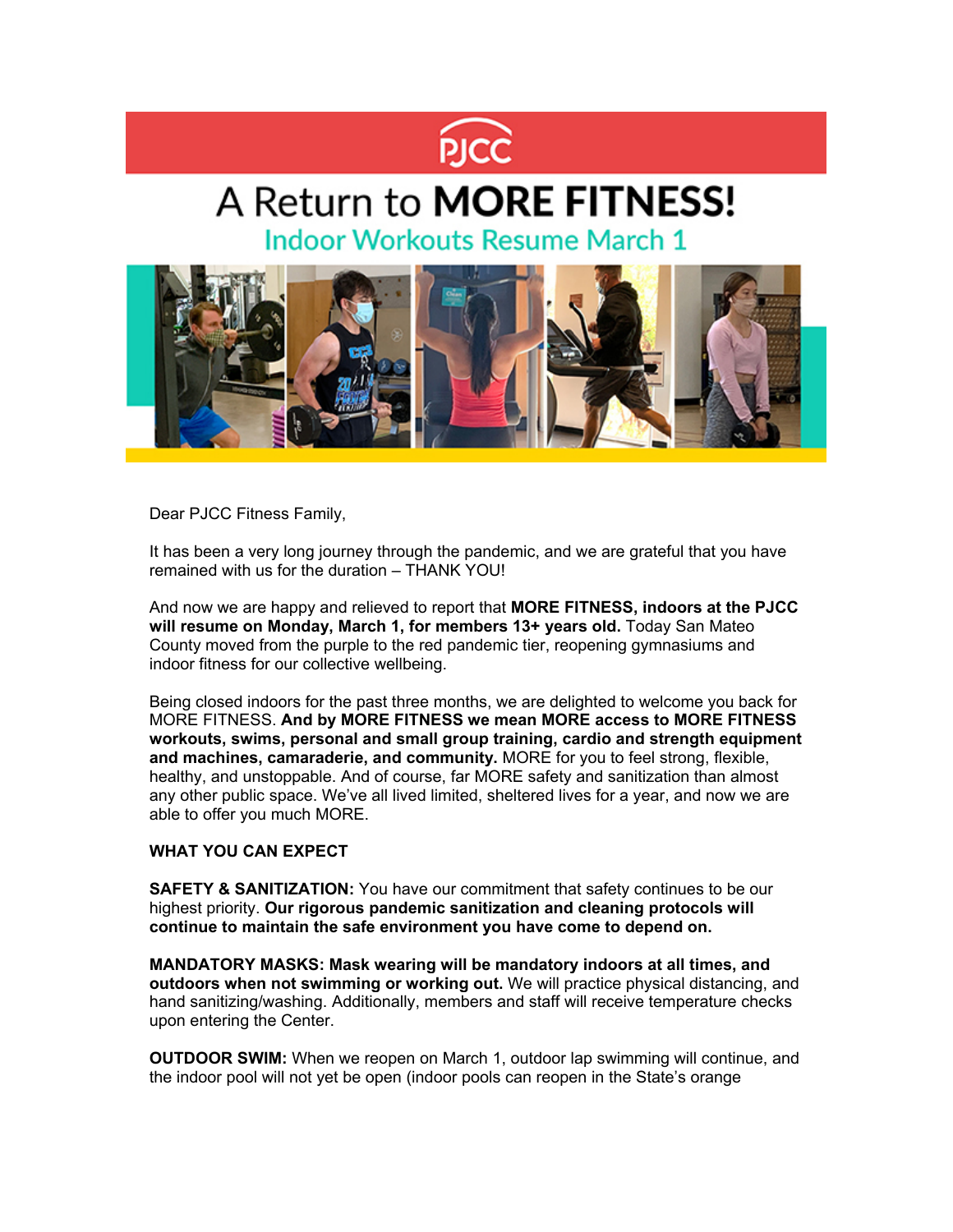pandemic tier – we are likely on track for indoor lap swimming to reopen in a few weeks).

**INDOOR FITNESS: We have spaced equipment out across the gymnasium and both our equipment studios to ensure you get the cardio and/or strength workout you need in safety.** We have directed traffic through the Center to maintain safe distancing and we promise that you will have a terrific MORE FITNESS work out in an environment with fitness professionals that support you to work hard and feel strong.

Here is what you need to know about returning to MORE FITNESS, indoors:

- **NEW CENTER HOURS FOR FITNESS**
	- Monday through Thursday  $6:00$  am  $-8:00$  pm
	- Fitness will be closed on Friday
	- Saturday and Sunday 8:00 am 2:00 pm

# • **NEW CENTER HOURS FOR OUTDOOR SWIM**

- Monday through Friday 7:00 am  $-$  8:00 pm
- Saturday and Sunday 9:00 am 5:00 pm
- Swim sessions are lengthening from 40 minutes to 50 minutes on the hour, to allow for 10-minute cleaning between sessions
- Friday's swimmers, and Saturday and Sunday swimmers between 2:00 5:00 pm, will enter the Center from South Road, not through the front entrance

### **RESERVATIONS REQUIRED**

- [Make your indoor fitness and outdoor swim reservations here.](https://pjcc.lt.acemlna.com/Prod/link-tracker?redirectUrl=aHR0cHMlM0ElMkYlMkZjbGllbnRzLm1pbmRib2R5b25saW5lLmNvbSUyRkFTUCUyRnN1MS5hc3AlM0ZzdHVkaW9pZCUzRDQxMjczJTI2X2dhJTNEMi4xMzI2ODE0MjIuMTEwOTg0MTMuMTYxNDAxNjMyMS0xODk5NzI4OTc2LjE1ODk4MTI3NjQ=&a=66625182&account=pjcc%2Eactivehosted%2Ecom&email=V2yqftU%2BhgJYcBNShchxdw%3D%3D&s=c42fd1951155c949e7ef75aacbebeb55&i=486A950A3A4753) Due to County guidelines, we can't accommodate drop-ins -- reservations are mandatory.
- Fitness reservations are 90 minutes long, on the even hour, with 30 minutes deepcleaning before the next appointment
- Download our MINDBODY app (for [Apple](https://pjcc.acemlna.com/lt.php?s=c42fd1951155c949e7ef75aacbebeb55&i=272A582A134A2270) and [Google Play\)](https://pjcc.acemlna.com/lt.php?s=c42fd1951155c949e7ef75aacbebeb55&i=272A582A134A2271) to make your workout reservations
- Go to [MyPJCC](https://pjcc.lt.acemlna.com/Prod/link-tracker?redirectUrl=aHR0cHMlM0ElMkYlMkZwamNjLmZvcmNlLmNvbSUyRg==&a=66625182&account=pjcc%2Eactivehosted%2Ecom&email=V2yqftU%2BhgJYcBNShchxdw%3D%3D&s=c42fd1951155c949e7ef75aacbebeb55&i=486A950A3A4741) to access all virtual content including Group Exercise classes

### **Thank you for standing with our PJCC community. We cannot wait to welcome you back for MORE FITNESS indoors next Monday!**

With gratitude for your support,

Paul Geduldig, Chief Executive Officer

Seth Hazen, Chief Wellness Officer

RESOURCES:

[PJCC online](https://pjcc.lt.acemlna.com/Prod/link-tracker?redirectUrl=aHR0cHMlM0ElMkYlMkZ3d3cucGpjYy5vcmclMkZyZW9wZW4lMkY=&a=66625182&account=pjcc%2Eactivehosted%2Ecom&email=V2yqftU%2BhgJYcBNShchxdw%3D%3D&s=c42fd1951155c949e7ef75aacbebeb55&i=486A950A3A4739) with the latest MORE FITNESS reopening information

You can learn more about the State's tiered pandemic assessment [here.](https://pjcc.lt.acemlna.com/Prod/link-tracker?redirectUrl=aHR0cHMlM0ElMkYlMkZjb3ZpZDE5LmNhLmdvdiUyRnNhZmVyLWVjb25vbXklMkY=&a=66625182&account=pjcc%2Eactivehosted%2Ecom&email=V2yqftU%2BhgJYcBNShchxdw%3D%3D&s=c42fd1951155c949e7ef75aacbebeb55&i=486A950A3A4756)